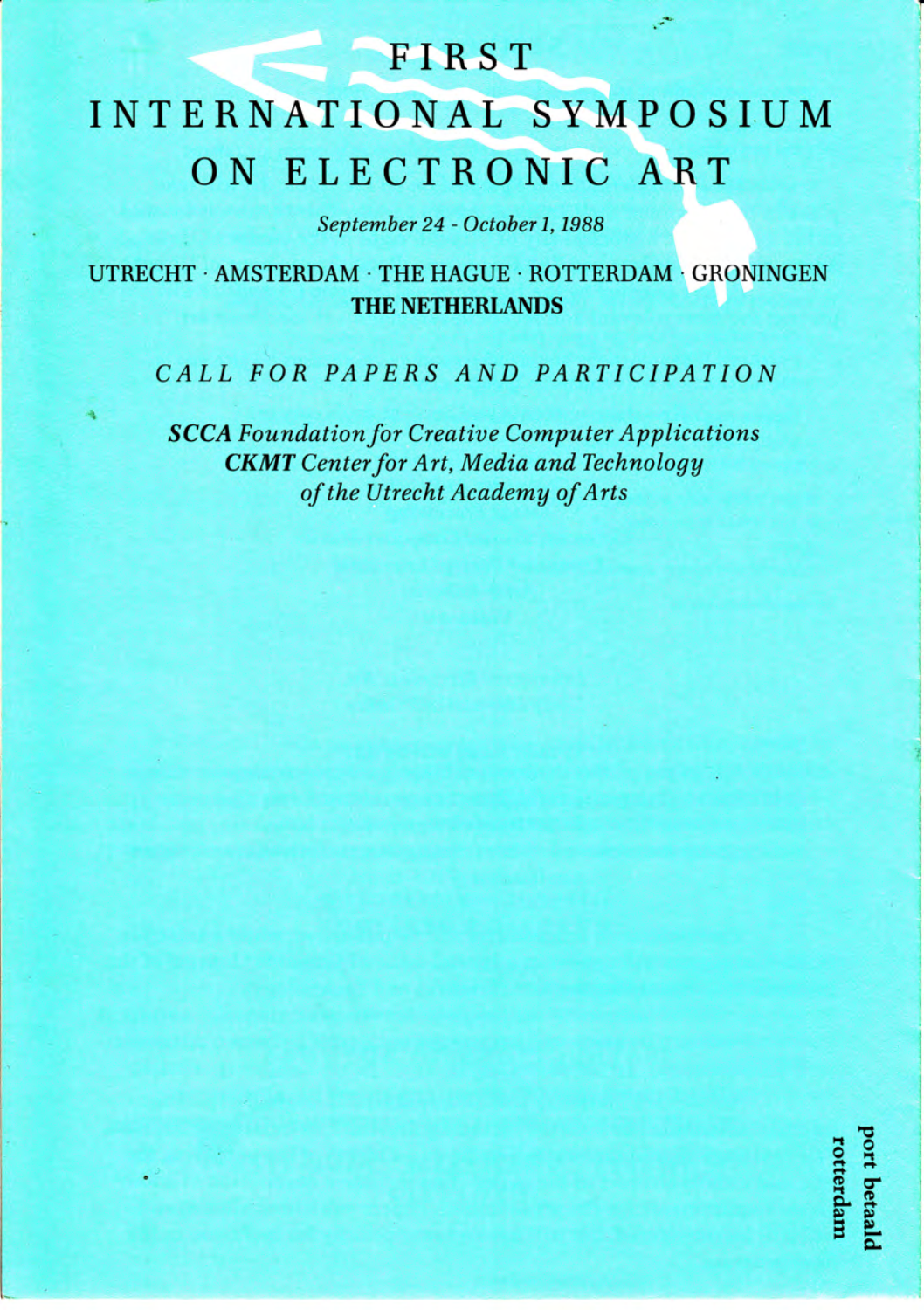### **FIRST**

# INTERNATIONAL SYMPO SIUM ON ELECTRONIC ART

September 24 - October 1, 1988

UTRECHT . AMSTERDAM . THE HAGUE . ROTTERDAM . GRONINGEN THE NETHERLANDS

The Foundation for Creative Computer Applications (SCCA) and the Center for Art, Media & Technology of The Utrecht Academy of Arts (in cooperation with many other institutions), jointly organize a large manifestation on electronic art, which will take place simultaneously in several Dutch cities in September 1988. During the manifestation; a large number of artistic applications of electronic technology will be brought together. At the same time, an international organization will be founded during a scientific symposium. For the purpose of the symposium electronic art will be defined as all art forms that use electronic technology as an essential prerequisite for their production. Art forms that will be presented and studied include:

> Electronic Music and Computer Music Computer Graphics, Computer Animation & Image Processing Video Art Interactive Electronic Art Computer Poetry The Application of A.I. to Art

> > etc.

The manifestation aims at several target groups, ranging from specialists to the general public. The core of the event will be the symposium, but in addition there will be *performances*, exhibitions, workshops, hands-on sessions, lectures and also some spectacular events in the open air and through the media. The symposium will take place in the historical city of Utrecht, while other events will also take place in Amsterdam, The Hague and Rotterdam (all within one hour of Utrecht). The aim of the manifestation is lo start an international organization for 'electronic creativity' with several special interest groups. This organization will begin solving the problems that accompany *electronic art* in a systematic way, thus opening the road to truly Computer Integrated Art. Examples of projects to be handled by the organization are:

> Systems Integration Special User Interfaces for Artists Artistic Productions in Realtime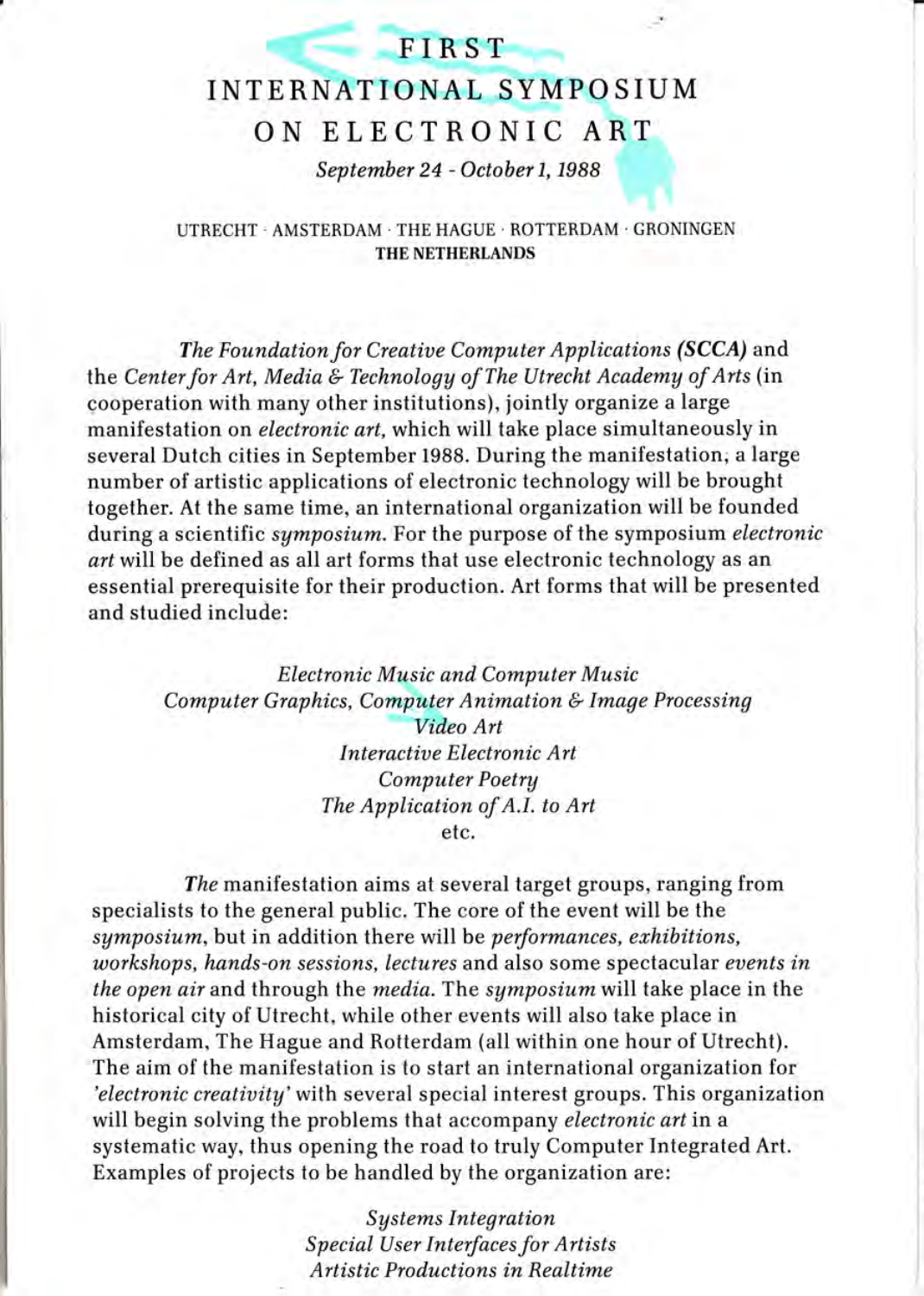Synchronization of Electronic Images and Sound Encoding Standards for Electronic Music Databanks for Artists / a Worldwide Art Network for E-mail A Permanent Electronic Art TV-channel

With this manifestation the new Center for Art, Media & Technology of the Utrecht Academy of Arts will be introduced to the world. As part of one of the largest arts academies in Europe, students can study. among other things, Computer Music and Computer Graphics. A large research project on the application of A.I. to art, subsidized by the Ministeries of Education and Economic Affairs, has just started here. The SCCA was founded in 1984 in order to stimulate cooperation between scientists, technologists and artists. The thought behind this is that scientific participation is a necessary incentive for succesful artistic hightech projects. The SCCA has organized many educational projects on computer art in Holland and initiated the computer graphics courses at Dutch art schools. Since 1987, the SCCA has cooperated closely with the Utrecht Academy of Arts.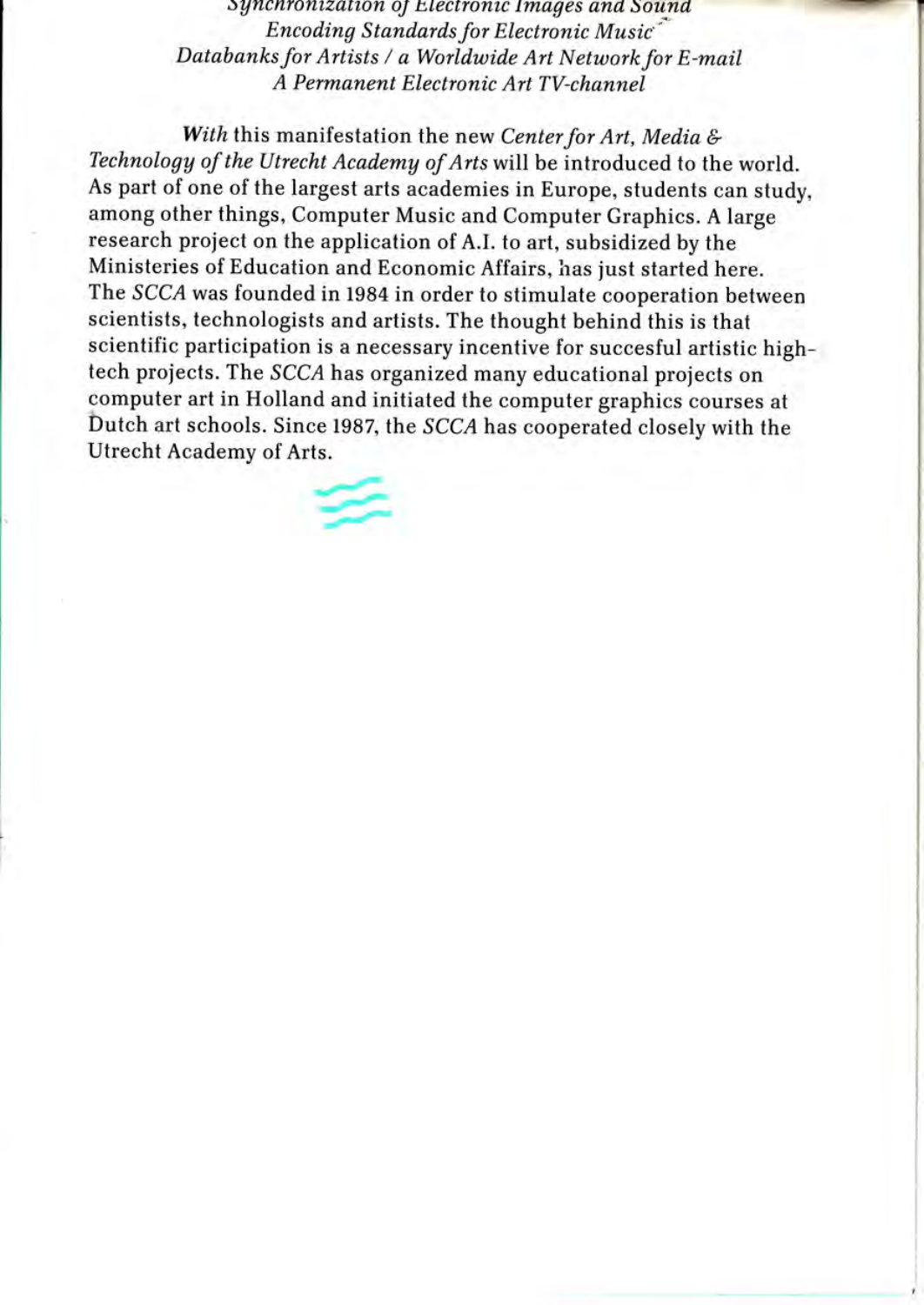#### **SYMPOSIUM**

September 28 - October 1, 1988

#### UTRECHT

The First International Symposium on Electronic Art will take place in the theatre of the Utrecht Academy of Arts. This theatre is located in the heart of the historical city of Utrecht, right in the centre of Holland. Amsterdam, Rotterdam and The Hague are all within one hour of Utrecht. Papers selected by the International Program Committee will present the most relevant and recent developments in electronic art.

#### TOPICS

New developments and current problems in:

**Computer Graphics Computer Animation Image Processing Electronic Music/Computer Music** Computer Poetry/Literature  $Art & Robotics$ Video Art

> Interactive Electronic Art **Computer-assisted Dance**

Special focus will be on:

Integration of different electronic art forms Esthetics of electronic art Relationship between modern communication media and electronic art Application of A.I. to art.

The conference proceedings will be published, while a selection of the best papers will appear in a special issue of Leonardo (Journal of the International Society for the Arts, Sciences and Technology).

#### **INSTRUCTIONS TO AUTHORS**

Authors are invited to submit unpublished original papers in English (maximum 5000 words) including illustrations before April 1, 1988. The first page should include full name and address of the author(s), the title and a short abstract of the paper. Also include a description of audiovisual requirements for the presentation. Papers submitted after April 1 will still be considered, but will have a lower priority for inclusion in the final program.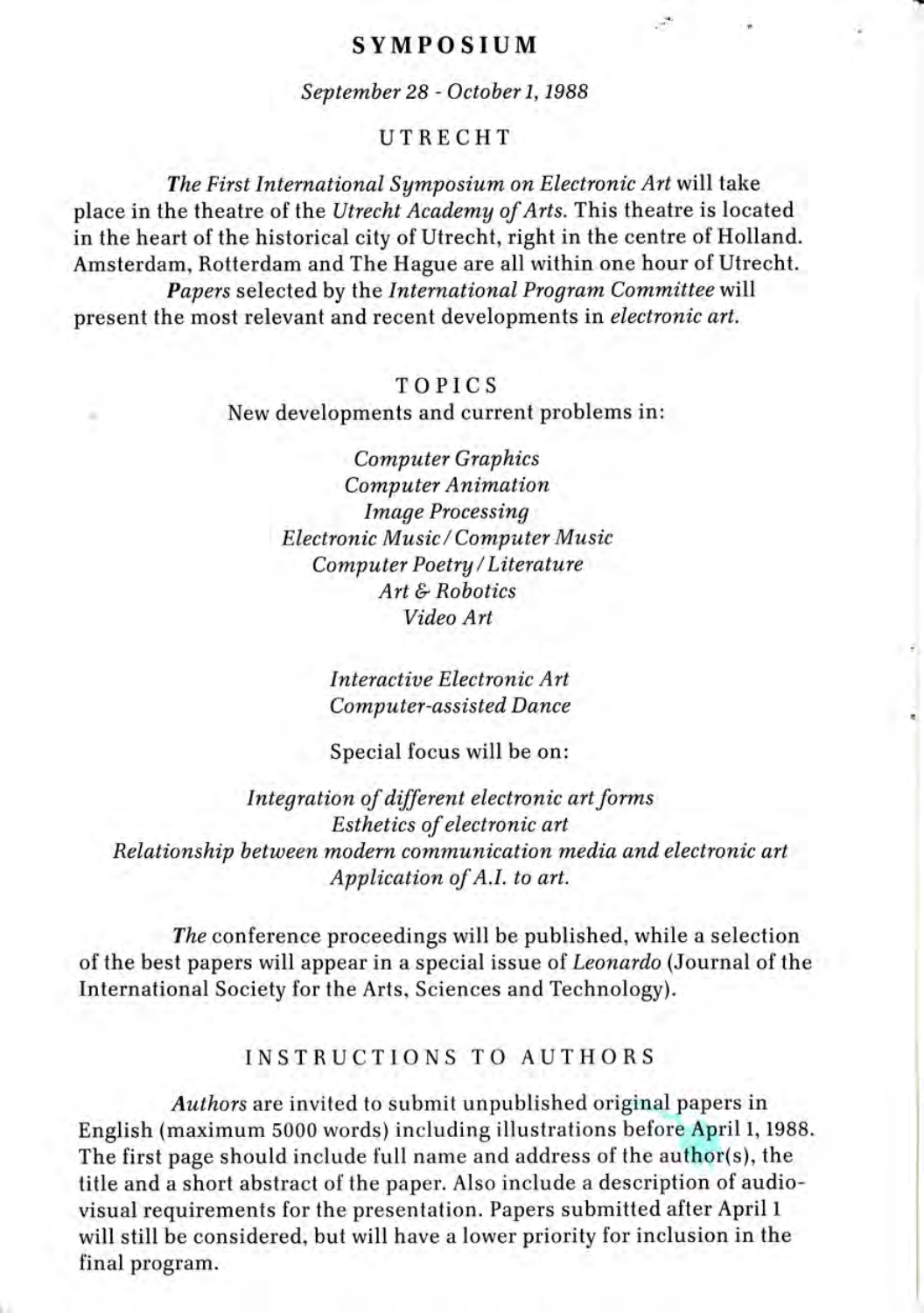#### TUTORIALS

 $\mathcal{L}$ 

#### Utrecht · Amsterdam · Groningen

Introductions to the current state of different kinds of electronic art will be given during evenings before and during the symposium (September 24-30). The tutorials will be given by international experts. Lecture notes will be made available to the attendees. Expected attendees: artists, designers, musicians, art teachers, researchers, students, culturally interested people in general.

#### IIANDS-ON SESSIONS Utrecht · Amsterdam

Hands-on sessions computer graphics, image processing, computer animation, computer music and computer poetry will take place on September 24-27. Every session takes one morning and afternoon. The sessions will be led by international experts. Expected attendees: artists, designers, musicians, art teachers, students, and so on.

(continued on other side)

#### please type or print

- o I intend to submit a paper Title:
	- o The paper is enclosed
	- $\circ$  The paper will be sent by (date)
- $\circ$  I have a proposal for: o Erhibition o Performance (please add short description and audio-visual documentation)
- o Send information and entry forms for the competition(s) on:  $\circ$  Computer graphics/image processing  $\circ$  Computer animation  $\circ$  Video art  $\circ$  Documentaries and the like  $\circ$  Omniversum  $\circ$  Open air event
- $\circ$  I would like to receive the (industrial) exhibitors information package.
- $\circ$  I would like to know more about possibilities to advertise products.
- $\circ$  I would like to keep posted on: o Symposium o Hands-on Sessions o Tutorials o Performances and erhibitions o Publications
- $\circ$  I am interested in the International Organization to be founded during the symposium.
- o Send information on hotel reseruations.

DATE SIGNATURE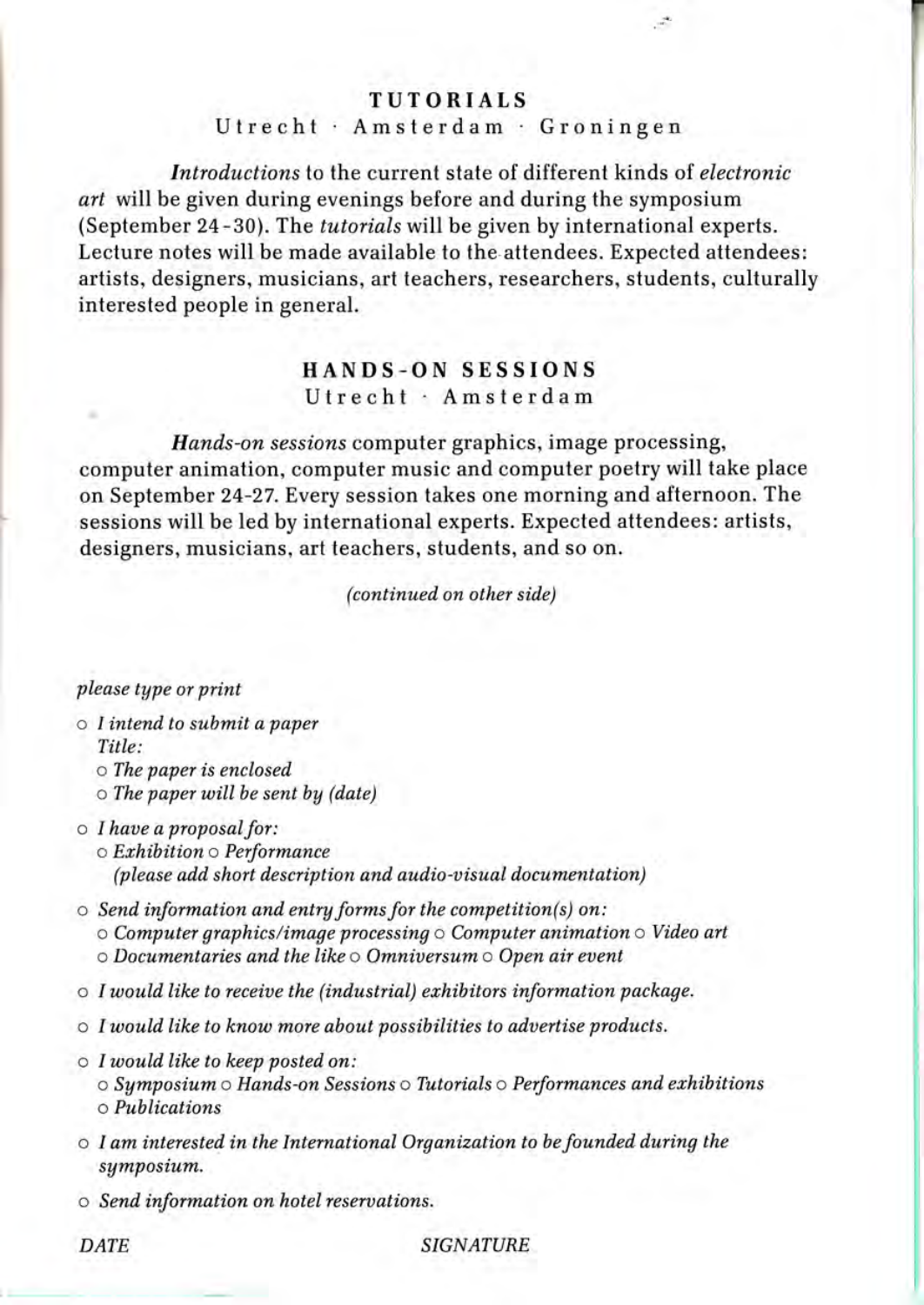continued from overleaf

## .;- PERFORMANCES AND EXHIBITIONS Utrecht Amsterdam The Hague Rotterdam Groningen

:-:1:1-]!%ls'E

During the manifestation there will be several exhibitions and performances in different cities. Planned are exhibitions on computer graphics and interactive art, performances with electronic means, computer music concerts and several film & video shows. Proposals for exhibitions and performances, including audio-visual material (slides, cassette tapes and the like) should be sent to the FISEA before April l, 1988. (Proposals sent after that will still be considered, but will have a lower priority to be included in the program). There are also several possibilities to enter competitions.

# INDUSTRIAL EXHIBITION<br>Utrecht

From Monday September 24 to Saturday October l, an industrial erhibition will be held in Utrecht. It will gather a large variety of companies displaying their most recent achievements in *electronic art* hardware and software. For example: computer graphics systems, computer music systems, interactive media and so on. Application forms should be returned by May 1, 1988.

 $(return this card or a copy)$ 

NAME

INSTITUTION/ORGANIZATION

ADDRESS

PHONE

TELEX/FAX/NETWORK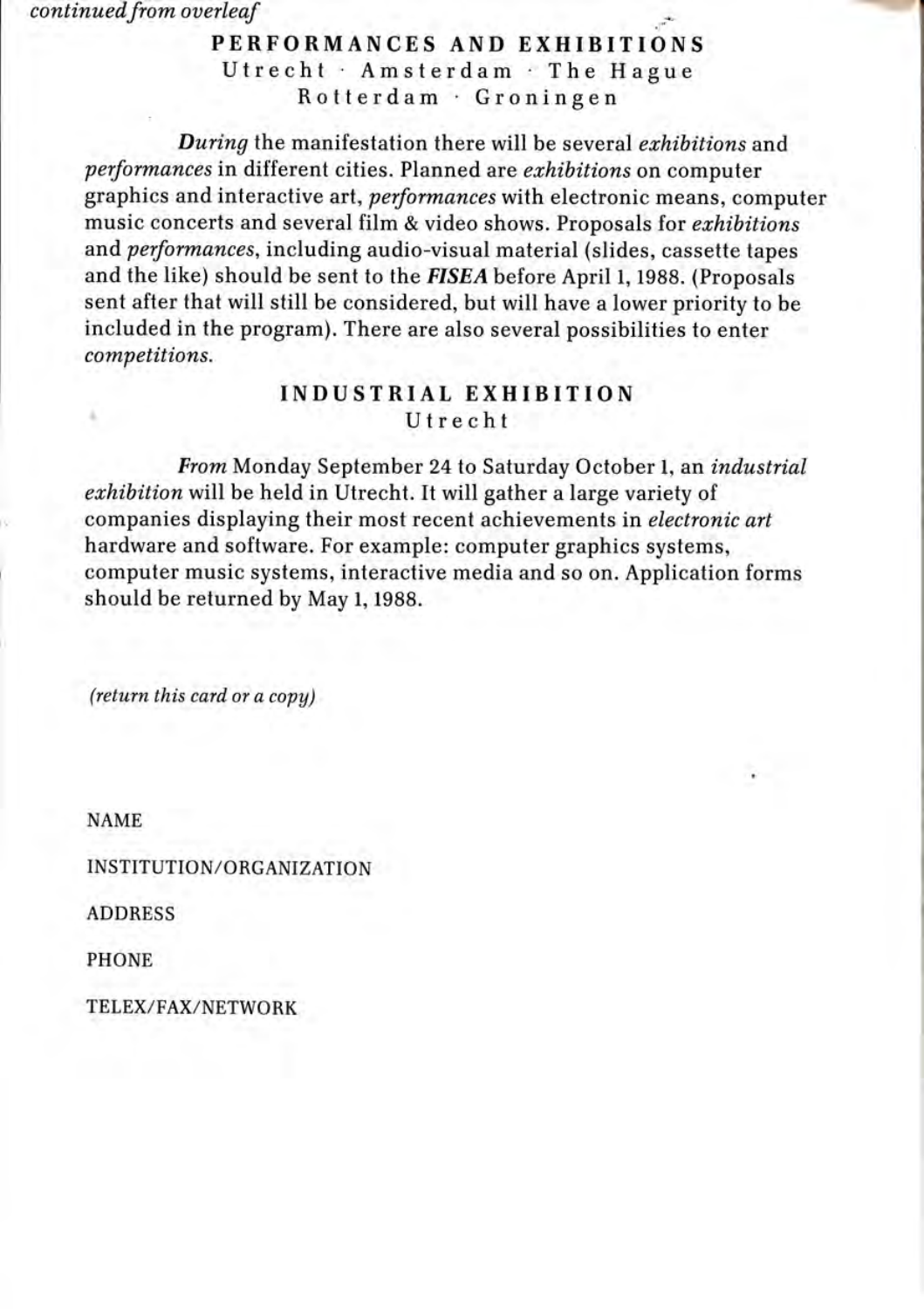#### COMPETITIONS

Several competitions can be entered. The results will be exhibited during the manifestation. The entries will be judged by a jury. Judgement will be mainly based on artistic merits.

7. Computer graphics and image processing

- 2. Computer animation
- 3. Video Art
- 4. Films or video's depicting electronic art, including documentaries, concert registrations and so on.

 $\mathcal{A}$ 

5. OMNIVERSUM-competition.

The Omnimax theatre in The Hague (the Omniversum) possesses a realtime vector graphics generator. The output is projected on the 360 degree screen of the Omniversum. Artists are invited to propose projects. The best proposal will be awarded the possibility to realize it during the Electronic Art manifestation.

6. Open Air Euent in Rotterdam

Proposals are welcomed for an electronic art event in the open air in Rotterdam (to be held in August 1988) for a large audience. Three locations have been preselected. The best proposal will be awarded with the possibility to realise it.

For more information return the application form.

REPLY CARD

**FISEA SCCA** P.O. Bor 23330 3oo1 KJ ROTTERDAM THE NETHERLANDS